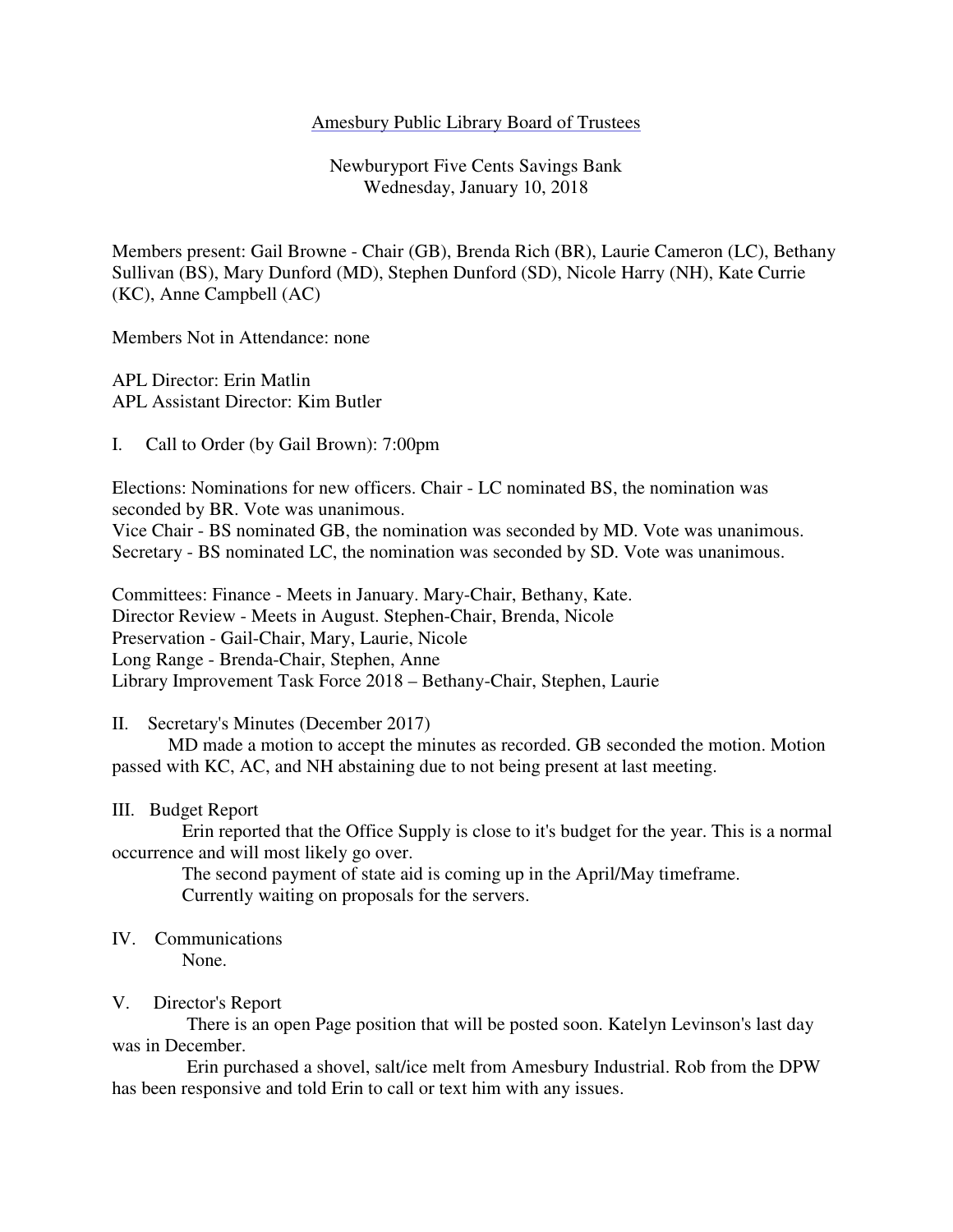The air conditioner covers have arrived and the DPW will install.

 Computer update - there was a trust certification issue on the computers and the staff could not log in. Tom from MVLC came out and fixed the trust certification issue along with another computer issue as well. Christine Letterman from Equitous Technology has been communicating back and forth with Erin to come up with a new technology plan. Kim put together a grid of computer locations which will assist with planning for software or cloud decisions. SD mentioned licensing for the software, Kim responded that they are short a couple of licenses but will fix that while implementing a new technology plan.

 The Library was closed Thursday, January 4 due to storm. Reopened Friday on schedule.

VI. Committee Reports None.

## VII. Unfinished Business

 A. Landscape Project Update: Library Improvement Task Force to meet in March. Erin will coordinate with Mountaintop. Reviewed project for new Board members.

 B. PLQA/ALA Conferences: Erin's goal is to send 1 person to one of the conferences and pay for it. Clare Dombrowski was nominated for ALS to Children to be on the Notable Children's Recording Committee 2018 - 2020. She will be required to go to ALA. Erin reviewing travel/hotel/conference fee. In light of Clare being chosen, Erin said she will review her plan to send a person to one of the conferences and wait on sending someone to PLA for now. SD suggested to put a line item in budget for Professional Development. SD also said to let the Mayor know about conference, new line item. SD asked about the current line item Library Travel and how that is used. Erin stated all other local meetings are covered, the meetings take place at other libraries. It was suggested to remove Library Travel from budget, go over in line item and it will be covered in bottom line. Vote in February on the new tracking of travel.

## VIII. New Business

 Policy Review: Beginning a year long policy review of all current policies on file for the APL. Each meeting will have a new policy to review. The Board will approve the previous month's policy, review and work on next policy. Updated policies will reflect a revised date.

 Storm Policy Review: It was suggested that the succession of decision making for closure of the APL in the first paragraph, be reworded to "In the event of a weather emergency or other unforeseen circumstance, it may be necessary to close the Library for the safety of patrons and staff. If such an event occurs, the Library Director or the Assistance Library Director in consultation with the mayor and Chair or other officer if the Chair is not available." Also, the word clear in the second to last paragraph be updated to "cleared".

## IX. Other

 Amesbury 350th update - Gail: 350th committee looking to brand some of the events, Gail will keep us updated. Monopoly is on order. SD to be replaced by KC as liaison to 350th committee for the Library Board.

 Friends of the Library - Erin: the year of baskets has begun. Tickets are on sale for 1 for \$2 or 3 for \$5.